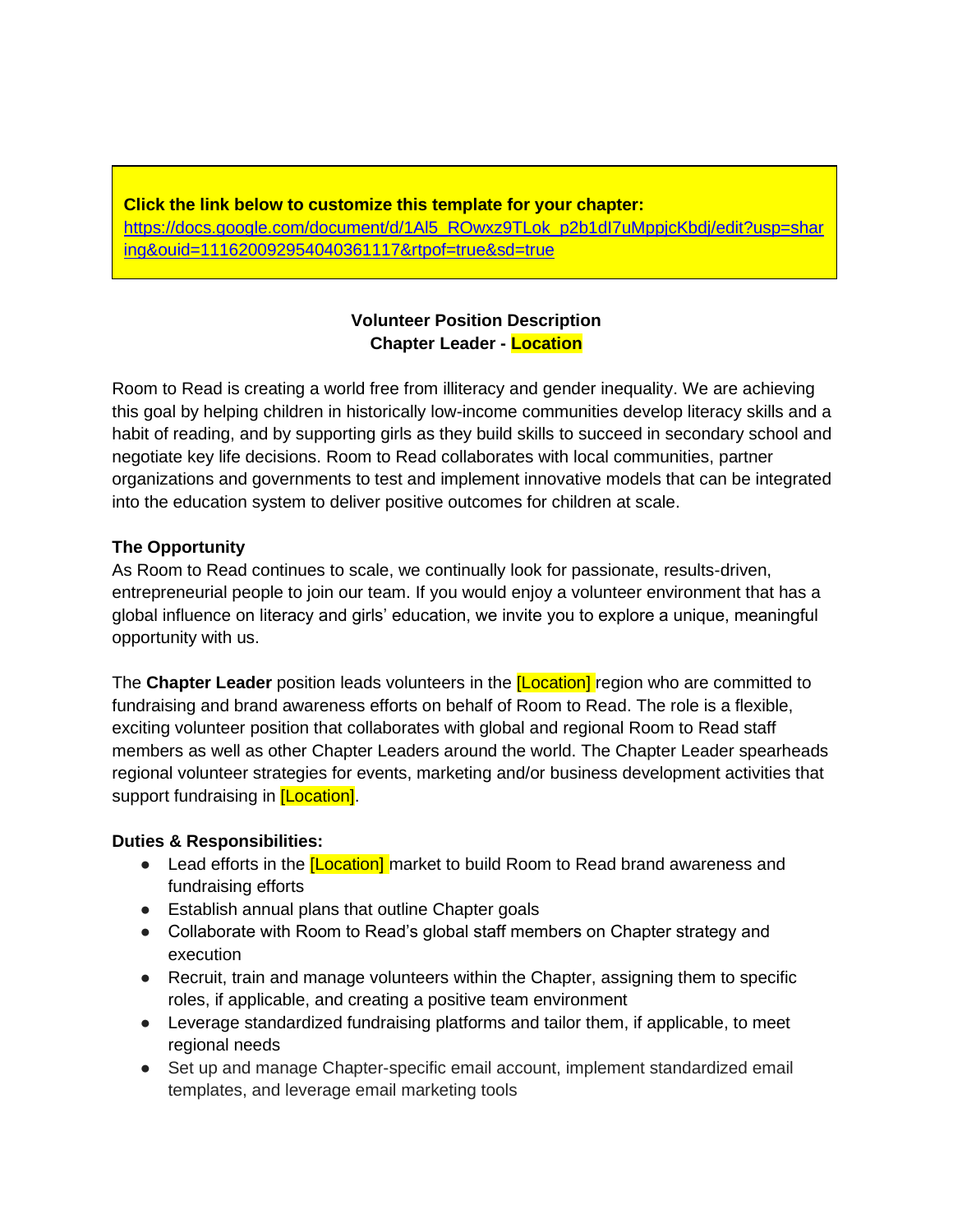- Actively participate in Global conference calls and updates; engage with other Chapter Leaders around the world to collaborate and leverage expertise
- Tailor some or all of the following activities based on Chapter size and volunteer base. Delegate responsibilities to volunteers where possible.
	- Marketing/communications
		- Initiate and manage local Chapter outreach strategies for social media, newsletters and other marketing channels
		- Leverage global resources, templates, graphics, messaging and brand guidelines
		- Adhere to data protection regulations and privacy policies, and media outreach guidelines to ensure compliance
	- Event coordination
		- Lead all efforts to conceptualize, initiate, manage and review virtual or inperson events for the Chapter
		- Communicate and coordinate event strategies with the Room to Read team
		- Manage events through Room to Read approved digital platforms, as applicable
		- Follow auction or raffle guidelines per local regulations
		- Promote online donations and follow outlined processes for donations that are not made online (e.g. cash, check, etc.)
	- Business development
		- Forge partnerships with corporations by identifying leads, conducting research, cross-checking with Room to Read, and engaging directly, as appropriate
		- Build relationships with schools to raise awareness among students, as relevant to the market

## **Qualifications:**

## **Required:**

- Committed and reliable with the ability to start or maintain regional fund-raising and brand awareness initiatives
- Self-motivated, flexible and able to work without close supervision
- Extremely detail-oriented, accurate and organized
- Adept at using various digital platforms (e.g. Zoom, Microsoft, Google, etc.)
- Excellent written, verbal, and interpersonal skills in English
- Collaborative and creative/innovative

## **Preferred:**

- History of dedicated volunteer activity and/or commitment to nonprofit organizations
- Prior success working closely and building relationships with diverse groups of people
- Demonstrated ability to plan and execute development activities
- Flexibility to adapt based on market trends